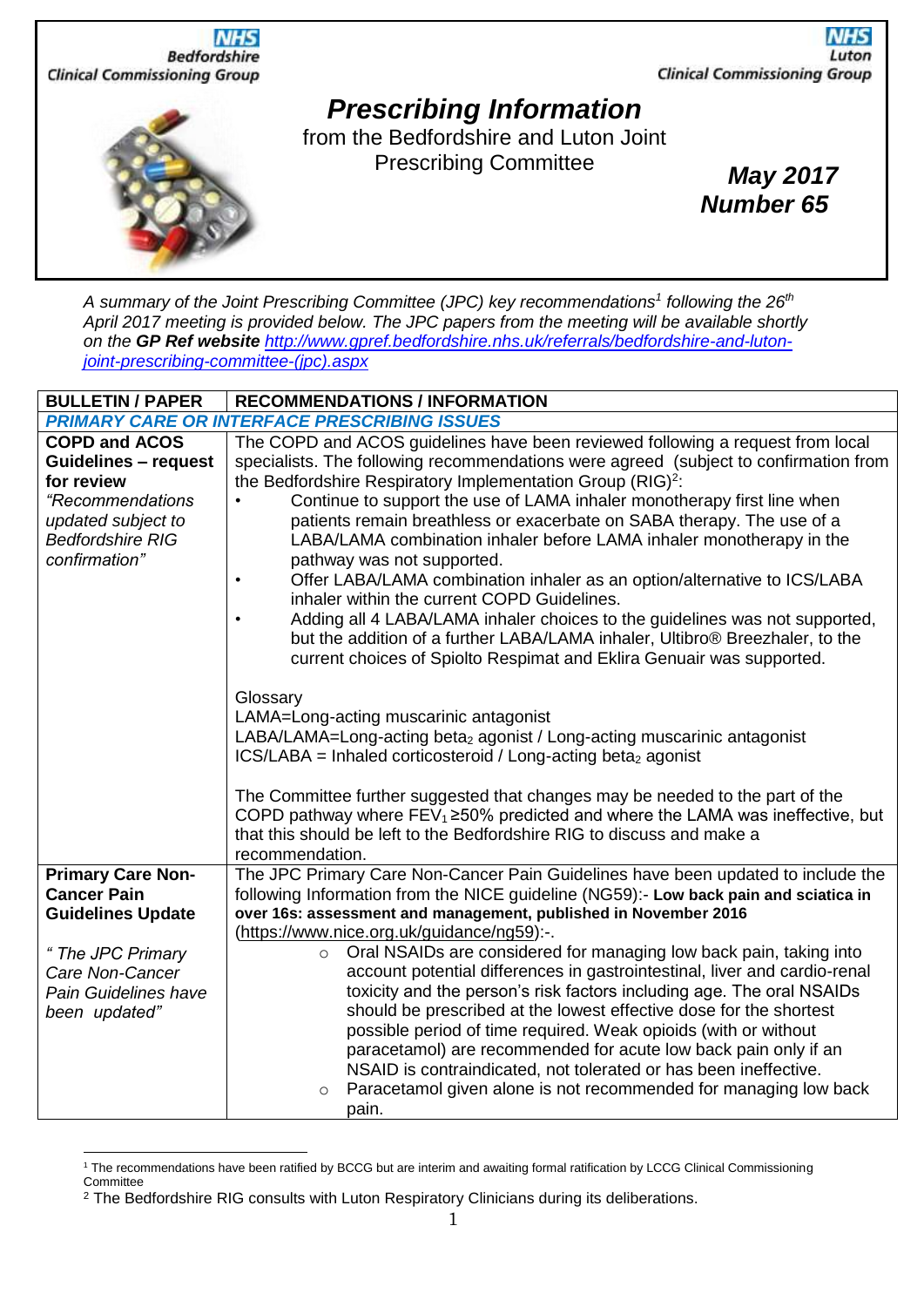|                                                                               | o Opioids are not recommended for managing chronic low back pain.<br>Furthermore, the following are not recommended for managing low<br>$\circ$<br>back pain: SSRIs, SNRIs, tricyclics and anticonvulsants.                                                                                                                                                                                                                                                                                                                                                                |
|-------------------------------------------------------------------------------|----------------------------------------------------------------------------------------------------------------------------------------------------------------------------------------------------------------------------------------------------------------------------------------------------------------------------------------------------------------------------------------------------------------------------------------------------------------------------------------------------------------------------------------------------------------------------|
|                                                                               | The wording of the Pregabalin footnote in the JPC guidelines has been amended.<br>(This incorporates some of the recently issued wording by NICE).                                                                                                                                                                                                                                                                                                                                                                                                                         |
|                                                                               | <b>Additional information for GPs:</b>                                                                                                                                                                                                                                                                                                                                                                                                                                                                                                                                     |
|                                                                               | GPs are reminded that Zomorph M/R capsules can still be used for patients<br>with swallowing problems for whom fentanyl patches are being considered, as<br>the contents of the capsule can be mixed with semi-solid food.                                                                                                                                                                                                                                                                                                                                                 |
| Methotrexate -                                                                | Following a request from the Bedford Rheumatology Specialist team, the Bedford                                                                                                                                                                                                                                                                                                                                                                                                                                                                                             |
| "Methotrexate drug<br>fact sheet for GPs<br>updated (Bedford                  | Hospital dose escalation pathway has been amended to allow escalation of<br>methotrexate by 2.5-5 mg every 2-4 weeks instead of the previously 'every 4 weeks'<br>for patients who tolerate it.                                                                                                                                                                                                                                                                                                                                                                            |
| <b>Hospital patients</b>                                                      | <b>Additional Information:</b>                                                                                                                                                                                                                                                                                                                                                                                                                                                                                                                                             |
| $only)$ "                                                                     | <b>Bedford Hospital</b>                                                                                                                                                                                                                                                                                                                                                                                                                                                                                                                                                    |
|                                                                               | GPs are reminded that under the DMARD shared care guidelines, it has been agreed<br>that they will be asked to consider taking over both the prescribing and drug test<br>monitoring responsibilities for all DMARDs including methotrexate from week 4<br>for patients who have been newly started on DMARD treatment, acknowledging that<br>the patient may not yet be on a stable dose. In such patients, it has been agreed<br>that the Bedford Rheumatology Specialist will provide the GP with clear, written<br>information as to how the dose should be escalated. |
|                                                                               | The Luton & Dunstable Hospital                                                                                                                                                                                                                                                                                                                                                                                                                                                                                                                                             |
|                                                                               | Due to practicality reasons, a different process is in operation at the Luton &<br>Dunstable Hospital. GPs are reminded that under the DMARD shared care guidelines,<br>it has been agreed that they will be only asked to consider taking over both the<br>prescribing and drug test monitoring responsibilities once the patient has<br>reached a stable maintenance dose. The prescribing and blood test monitoring<br>responsibility will remain with the L&D Rheumatology Specialist team until the patient<br>has reached a stable maintenance dose.                 |
|                                                                               | A copy of the full DMARD shared care guideline and accompanying DMARD drug fact<br>sheets can be found on GP Ref website under the shared care guideline section.                                                                                                                                                                                                                                                                                                                                                                                                          |
| <b>Familial breast</b>                                                        | NICE Clinical Guideline, CG 164: Familial breast cancer: classification, care and                                                                                                                                                                                                                                                                                                                                                                                                                                                                                          |
| cancer<br><b>Clinical guideline</b><br>[CG164] - Updated<br><b>March 2017</b> | managing breast cancer and related risks in people with a family history of breast<br>cancer https://www.nice.org.uk/guidance/cg164 has been updated in March 2017.                                                                                                                                                                                                                                                                                                                                                                                                        |
|                                                                               | The JPC agreed that this guidance should be highlighted in the JPC newsletter as<br>although GPs would not initiate treatment, they would be responsible for continuing                                                                                                                                                                                                                                                                                                                                                                                                    |
| "Initiated by specialist<br>- continued by GP"                                | therapy.                                                                                                                                                                                                                                                                                                                                                                                                                                                                                                                                                                   |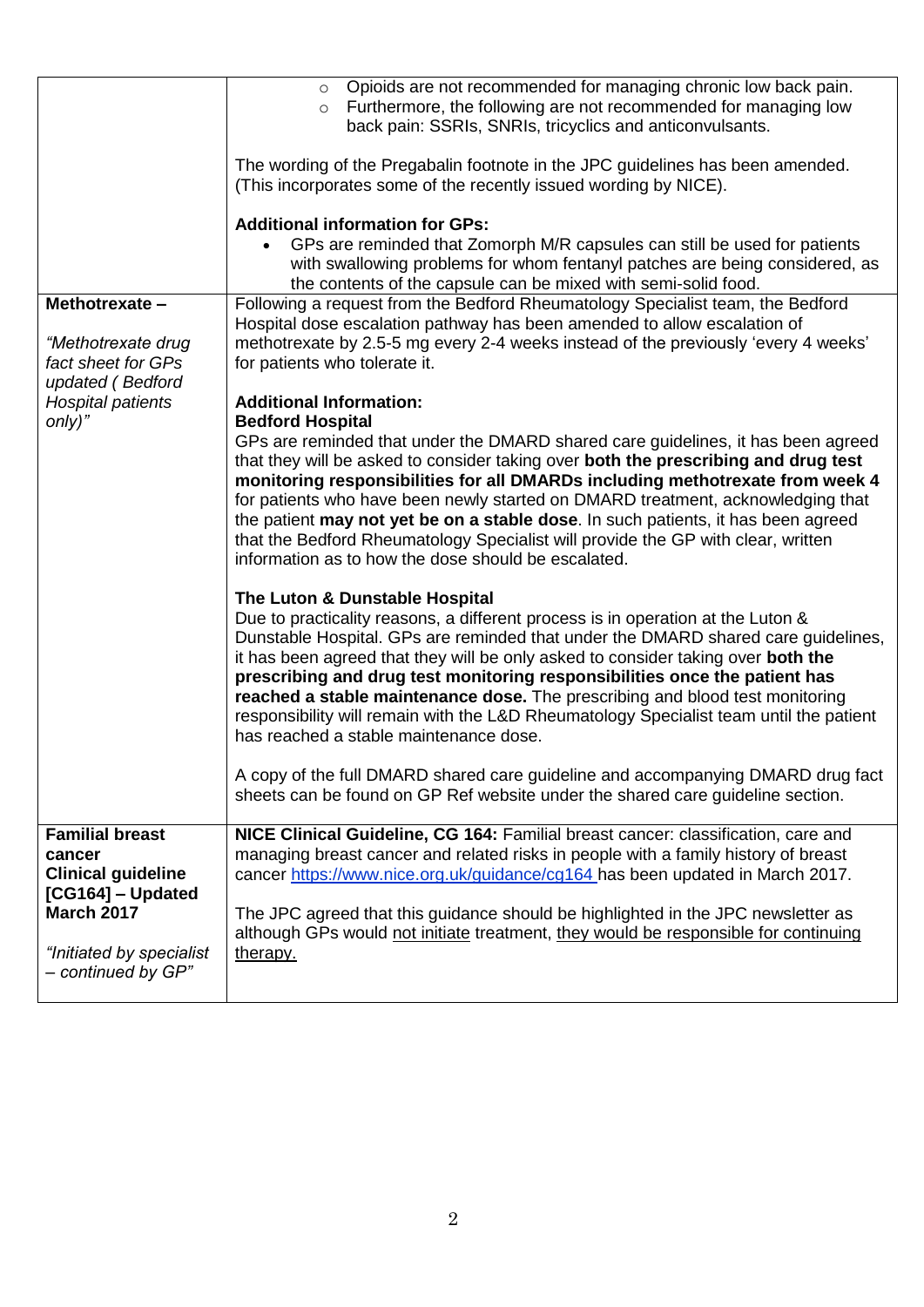| <b>Medical Devices -</b><br><b>Prescribing Update</b><br>"Updated                                                                                                                                                                                                                                                                  | PrescQIPP have recently published the 'Medical Devices Drop List' document which<br>has extended and updated the original EoE PAC document 'Medical Devices:<br>Evidence review and commissioning recommendations for specified medical devices'<br>that was previously ratified by the JPC in September 2015.                                                                                                                                                                                                                                                                     |  |
|------------------------------------------------------------------------------------------------------------------------------------------------------------------------------------------------------------------------------------------------------------------------------------------------------------------------------------|------------------------------------------------------------------------------------------------------------------------------------------------------------------------------------------------------------------------------------------------------------------------------------------------------------------------------------------------------------------------------------------------------------------------------------------------------------------------------------------------------------------------------------------------------------------------------------|--|
| commissioning<br>recommendations<br>issued on a range of<br>medical devices"                                                                                                                                                                                                                                                       | The JPC agreed to support the general recommendations contained within the<br>PrescQIPP Medical Device Drop-List document. In addition. the JPC reviewed each<br>medical device listed within the Drop list in turn and supported the PrescQIPP<br>recommendations on the whole however there were several items where the<br>committee agreed to support a modified local recommendation. Prescribers should<br>refer to Bulletin 249 (attached) for details of the PrescQIPP document and a table of<br>the local JPC modified recommendations.<br><b>PDF</b><br>Medical devices |  |
|                                                                                                                                                                                                                                                                                                                                    | bulletin 249.pdf<br>The more detailed PrescQIPP Rectal Irrigation bulletin is embedded in the above<br>document but the link is currently not active, therefore this document (supported by<br>JPC) and the document on Silk Garments (for information) are shown below.<br>3288-bulletin-160-silk 3292-bulletin-171-rec<br>-and-antimicrobial-gatal-irrigation-drop-list                                                                                                                                                                                                          |  |
| <b>Wound Care</b>                                                                                                                                                                                                                                                                                                                  | The following amendments to the Wound Care Formulary were noted by the                                                                                                                                                                                                                                                                                                                                                                                                                                                                                                             |  |
| <b>Formulary Update</b>                                                                                                                                                                                                                                                                                                            | committee:                                                                                                                                                                                                                                                                                                                                                                                                                                                                                                                                                                         |  |
|                                                                                                                                                                                                                                                                                                                                    | The removal of the following dressings (due to the products being withdrawn from the<br>market):-<br><b>Advadraw Advancis</b>                                                                                                                                                                                                                                                                                                                                                                                                                                                      |  |
|                                                                                                                                                                                                                                                                                                                                    | Oxyzyme<br>lodozyme                                                                                                                                                                                                                                                                                                                                                                                                                                                                                                                                                                |  |
|                                                                                                                                                                                                                                                                                                                                    | East of England Priorities Advisory Committee (EoE PAC)                                                                                                                                                                                                                                                                                                                                                                                                                                                                                                                            |  |
| The following EoE PAC papers are currently in the final Q&A process however the draft papers were reviewed<br>by the JPC and the recommendations were ratified. The bulletins will be uploaded to the GP Ref website<br>(assuming that there are no major changes in the final published EoE PAC documents) once the finalised EoE |                                                                                                                                                                                                                                                                                                                                                                                                                                                                                                                                                                                    |  |
| <b>Insulin Degludec</b>                                                                                                                                                                                                                                                                                                            | PAC documents are published on the PrescQIPP website:-<br>The following EoE PAC recommendations and JPC bulletin 251:- Insulin Degludec                                                                                                                                                                                                                                                                                                                                                                                                                                            |  |
| (Tresiba®) :– JPC<br><b>Bulletin 251</b><br>"Specialist initiation                                                                                                                                                                                                                                                                 | (Tresiba®) were ratified by the Committee. (Please note this Bulletin supersedes the<br>previous JPC Bulletin 192:- Insulin Degludec.)                                                                                                                                                                                                                                                                                                                                                                                                                                             |  |
| only and GP to                                                                                                                                                                                                                                                                                                                     | Recommendations for use in adults and children                                                                                                                                                                                                                                                                                                                                                                                                                                                                                                                                     |  |
| continue"                                                                                                                                                                                                                                                                                                                          | 1. Not recommended for routine use in adults or children in either Type 1 or Type 2                                                                                                                                                                                                                                                                                                                                                                                                                                                                                                |  |
|                                                                                                                                                                                                                                                                                                                                    | diabetic patients<br>2. Insulin degludec may be of benefit in certain patients with :                                                                                                                                                                                                                                                                                                                                                                                                                                                                                              |  |
|                                                                                                                                                                                                                                                                                                                                    | Type 1 diabetes who fulfil the following criteria:<br>$\bullet$                                                                                                                                                                                                                                                                                                                                                                                                                                                                                                                    |  |
|                                                                                                                                                                                                                                                                                                                                    | Patient with significant nocturnal hypoglycaemia, despite optimal<br>$\circ$                                                                                                                                                                                                                                                                                                                                                                                                                                                                                                       |  |
|                                                                                                                                                                                                                                                                                                                                    | adjustments of lifestyle (eliminating any contributory factors) and diet<br>(undertaken structured education e.g. DAFNE) and optimising basal<br>insulin/multiple daily injections who fulfil the criteria for insulin pump                                                                                                                                                                                                                                                                                                                                                        |  |
|                                                                                                                                                                                                                                                                                                                                    | therapy.                                                                                                                                                                                                                                                                                                                                                                                                                                                                                                                                                                           |  |
|                                                                                                                                                                                                                                                                                                                                    | "Chaotic patient" who may be at significant risk of diabetic ketoacidosis<br>$\circ$<br>(DKA) or hyperosmolar hyperglycaemic state (HHS) (previously known                                                                                                                                                                                                                                                                                                                                                                                                                         |  |
|                                                                                                                                                                                                                                                                                                                                    | as hyperosmolar non – ketotic diabetic state or hyper HONK) if daily                                                                                                                                                                                                                                                                                                                                                                                                                                                                                                               |  |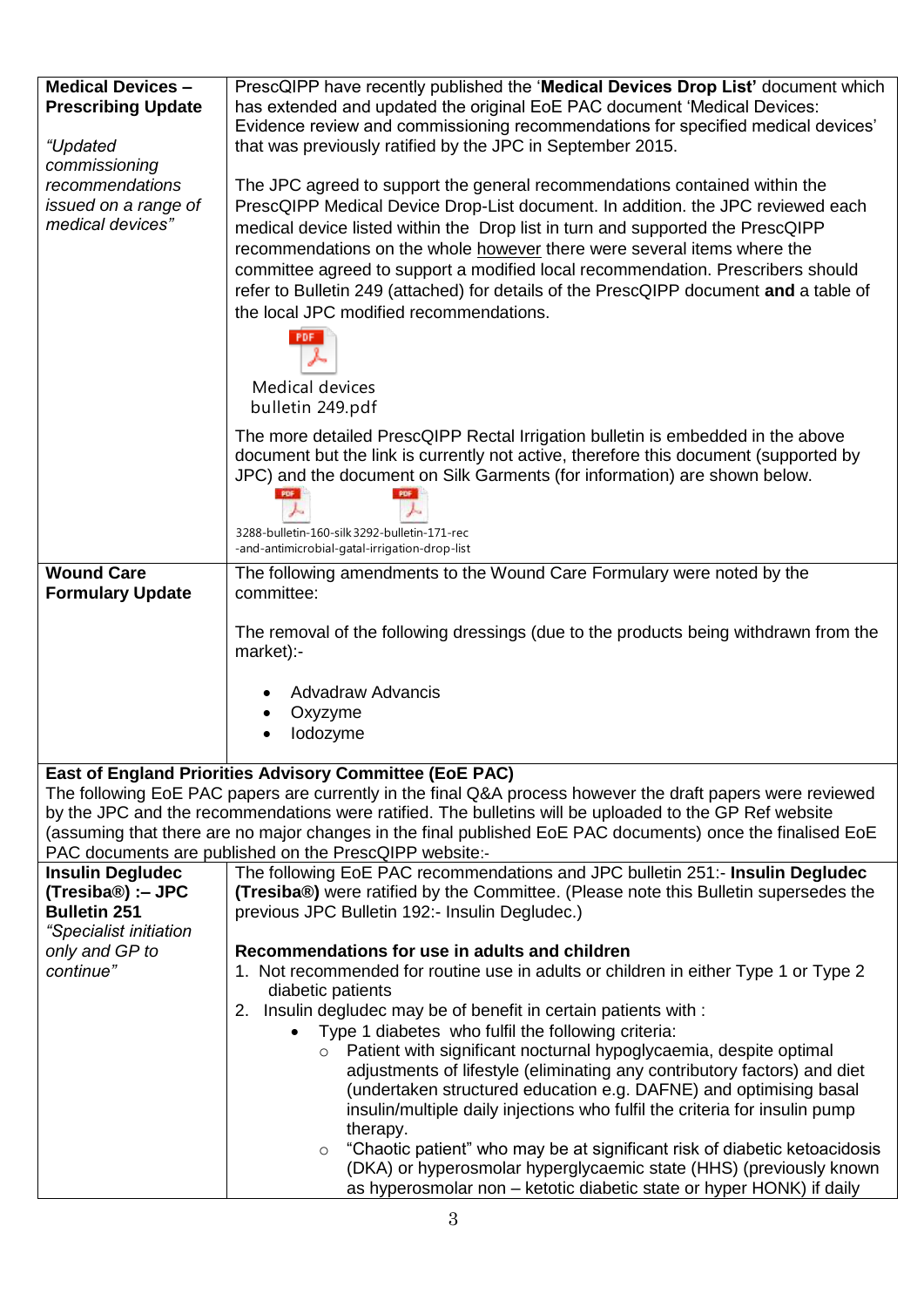|                                                                         | basal insulin is missed, despite optimal adjustments of lifestyle, and diet<br>and optimising basal insulin/multiple daily injections.<br>Patients with psychological problems (e.g. eating disorders or patients<br>$\circ$<br>with intermittent compliance issues with insulin injections), who are not<br>supervised by a daily carer and do not qualify to receive district nurse<br>injections of daily insulin glargine, and who may be at significant risk of<br>DKA or HHS if daily basal insulin is missed.<br>Patients with a diagnosed allergy to either insulin glargine or insulin<br>$\circ$<br>detemir. |
|-------------------------------------------------------------------------|------------------------------------------------------------------------------------------------------------------------------------------------------------------------------------------------------------------------------------------------------------------------------------------------------------------------------------------------------------------------------------------------------------------------------------------------------------------------------------------------------------------------------------------------------------------------------------------------------------------------|
|                                                                         | Routine commissioning of Insulin degludec is NOT recommended for patients<br>with type 2 diabetes.                                                                                                                                                                                                                                                                                                                                                                                                                                                                                                                     |
|                                                                         | The use of the higher strength insulin degludec 200 units/ml is not routinely<br>recommended.                                                                                                                                                                                                                                                                                                                                                                                                                                                                                                                          |
|                                                                         | 3. Approval arrangements for treatment should be agreed locally. Following addition<br>to local formularies, on-going assessment of treatment uptake should be monitored<br>using ePACT data. It is also recommended that the commissioning decision is<br>reviewed annually based on local audit and assessment of outcome data for<br>patients started on insulin degludec to ensure that the treatment is continuing to<br>meet the specific needs of the local population.                                                                                                                                         |
|                                                                         | Insulin degludec should be initiated by a consultant led specialist team and is<br>4.<br>NOT suitable for initiation by GPs or other prescribers in primary care unless<br>under the supervision of a specialist. It is recommended that the initial dose<br>titration and monitoring is closely supervised by a specialist team.                                                                                                                                                                                                                                                                                      |
|                                                                         | Ongoing provision of the insulin may be undertaken in Primary care by agreement<br>5.<br>between the Specialist and the Patient's GP. All patients should be reviewed by<br>the initiating specialist team at 6 months and returned to previous treatment if no<br>improvement in overall disease control from baseline is demonstrated.                                                                                                                                                                                                                                                                               |
| Freestyle Libre ®<br><b>Glucose Recording</b><br><b>System</b>          | Pending a full discussion of this item at the June JPC, the Committee agreed to<br>support the following interim negative holding position as per the draft EoE PAC<br>recommendations:-                                                                                                                                                                                                                                                                                                                                                                                                                               |
| "not recommended for                                                    | The routine use of Freestyle Libre® for all patients with type 1 and type 2<br>$\bullet$<br>diabetes is not recommended.                                                                                                                                                                                                                                                                                                                                                                                                                                                                                               |
| prescribing - interim<br>recommendations"                               | Freestyle Libre is not considered to be cost effective and in the absence of a<br>positive recommendation from the National Institute of Health and Clinical<br>Excellence, is not recommended for funding in primary or secondary care                                                                                                                                                                                                                                                                                                                                                                                |
| <b>Drug Safety Updates</b><br>(DSU) and Patient<br><b>Safety Alerts</b> | The MHRA Drug Safety Updates for March 2017 and April 2017 were noted by the<br>Committee for information as follows:-<br>March 2017 DSU                                                                                                                                                                                                                                                                                                                                                                                                                                                                               |
| "Important safety<br>updates"                                           | https://www.gov.uk/government/uploads/system/uploads/attachment_data/file/602324/<br>DSU_pdf_March.pdf                                                                                                                                                                                                                                                                                                                                                                                                                                                                                                                 |
|                                                                         | April 2017 DSU                                                                                                                                                                                                                                                                                                                                                                                                                                                                                                                                                                                                         |
|                                                                         | https://www.gov.uk/government/uploads/system/uploads/attachment_data/file/610268/<br>April - Drug Safety Update.pdf                                                                                                                                                                                                                                                                                                                                                                                                                                                                                                    |
|                                                                         |                                                                                                                                                                                                                                                                                                                                                                                                                                                                                                                                                                                                                        |
|                                                                         | The Committee also noted the Patient Safety Alert -<br>Resources to support the safety of girls and women who are being treated with                                                                                                                                                                                                                                                                                                                                                                                                                                                                                   |
|                                                                         | valproate, issued April 2017,                                                                                                                                                                                                                                                                                                                                                                                                                                                                                                                                                                                          |
|                                                                         | https://improvement.nhs.uk/uploads/documents/Patient_Safety_Alert_-<br>Resources to support safe use of valproate.pdf                                                                                                                                                                                                                                                                                                                                                                                                                                                                                                  |
|                                                                         |                                                                                                                                                                                                                                                                                                                                                                                                                                                                                                                                                                                                                        |